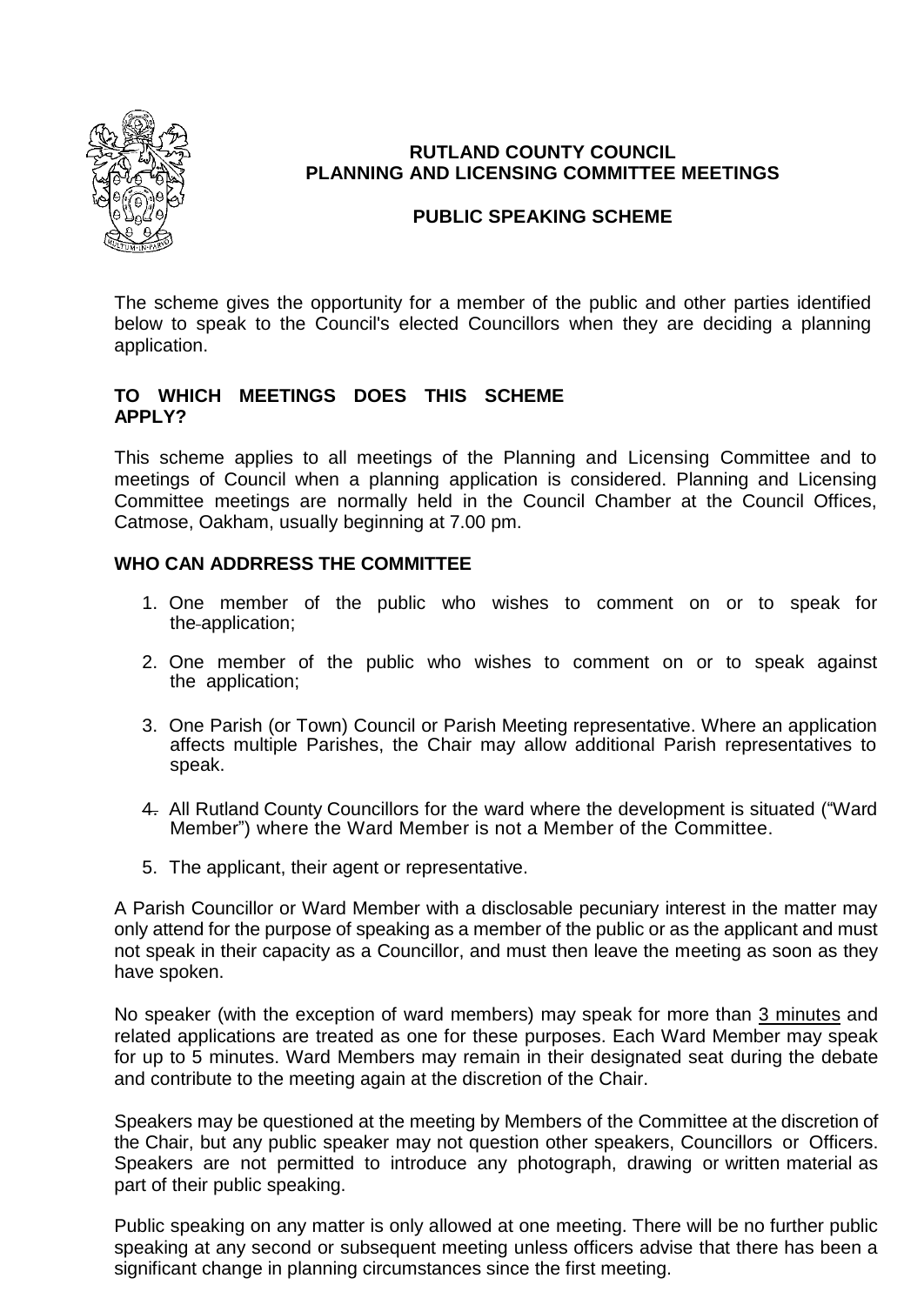# **HOW CAN I FIND OUT WHEN A MATTER WILL BE CONSIDERED?**

In addition to the publication of Agendas with written reports, the dates and times of the Planning Committee meetings are shown on the Council's [website.](http://rutlandcounty.moderngov.co.uk/mgCommitteeDetails.aspx?ID=275) It should be noted that some applications may be withdrawn at short notice and others may be deferred because of new information or for procedural reasons. This m a y mean that deferral takes place during the meeting and you will not be able to speak at that meeting, but will be able to do so at the meeting when the application is reconsidered.

#### **DO I HAVE TO ATTEND THE PLANNING AND LICENSING COMMITTEE MEETING TO MAKE THE COMMITTEE AWARE OF MY VIEWS?**

No. If you have made written representations, their substance will be taken into account and the Committee report, which is available to all Councillors, will contain a summary of the representations received.

# **HOW DO I ARRANGE TO SPEAK AT THE MEETING?**

You can:-

Telephone the Governance Team (01572 720972 / 01572 720993) during normal working hours on any weekday after the reports and agenda have been published,

### **OR**

Send an email to **[Governance@rutland.gov.uk](mailto:Corporatesupport@rutland.gov.uk)**

### **OR**

On the day of the Planning Committee meeting, you can arrive in the Council Chamber at least 15 minutes before the beginning of the meeting (meetings normally begin at 7.00pm) and speak to the Committee Clerk.

If more than one person wants to speak who is eligible under a particular category (e.g. a member of the public within the description set out in numbered paragraph 1 and 2 above), the right to speak will be on a "first come, first served" basis in the first instance. Multiple speakers in the same category may share the allocated time subject to prior agreement from the person presiding at the meeting.

#### **WHAT WILL HAPPEN WHEN THE MATTER CONCERNED IS CONSIDERED?**

- Planning Officer will present the report.
- Public speaking takes place in the order set out above under the heading "Who Can Speak?"
- Members of the Committee can ask questions of any public speaker;
- Committee Members will debate the merits of the application and once a motion has been moved and seconded proceed to a vote. Ward Members may contribute to the meeting again during the debate at the discretion of the Chair.